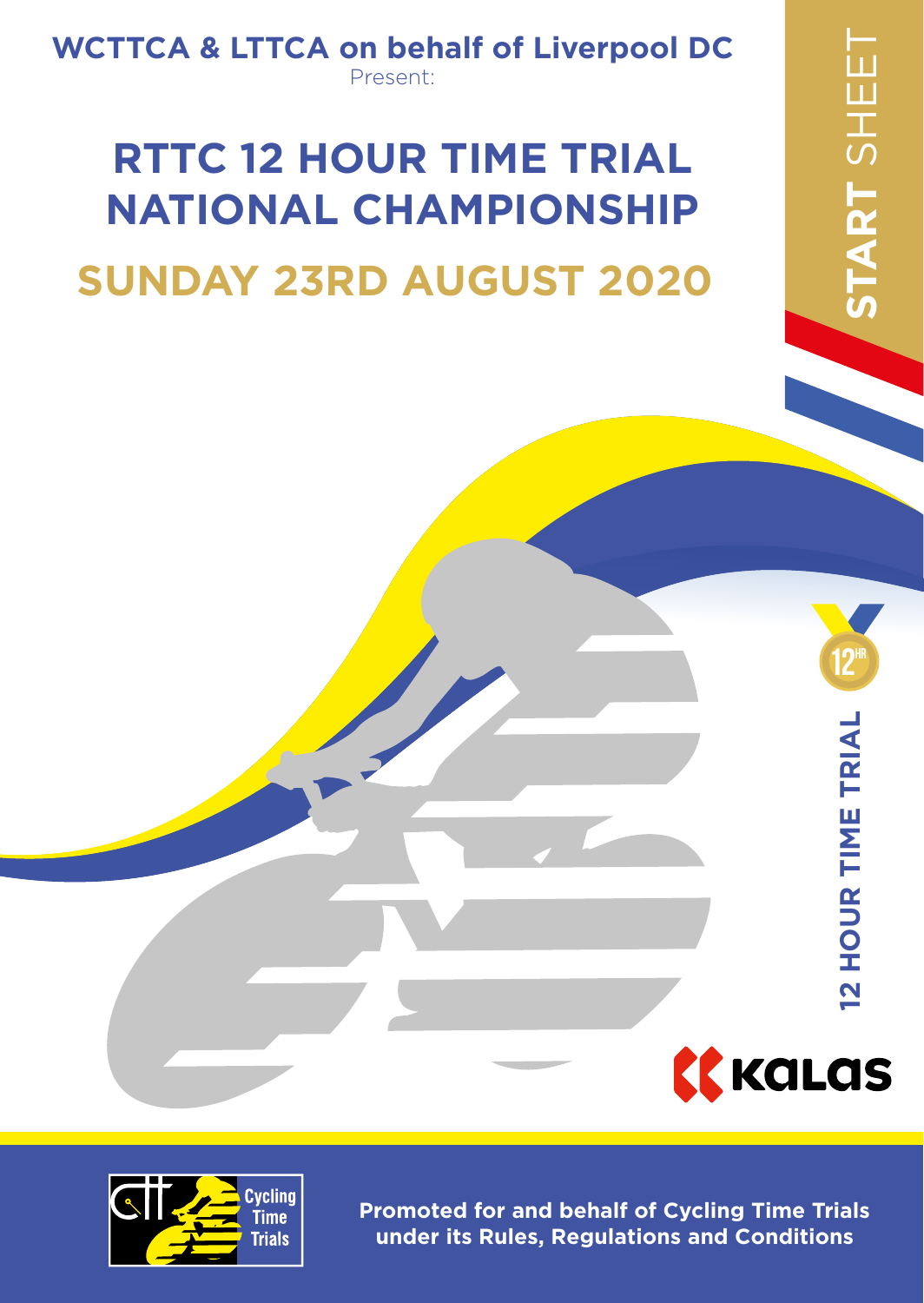

### **2020 RTTC 12 HOUR TIME TRIAL NATIONAL CHAMPIONSHIP**

**A CTT representive will be in attendance**

**CHAMPIONSHIP AWARDS**

### **OVERALL**

| 1st Gilt RTTC Medallion, Championship Trophy, Jersey & Cap |
|------------------------------------------------------------|
| 2nd Silver RTTC Medallion                                  |
| 3rd Bronze RTTC Medallion                                  |
|                                                            |

### **WOMEN**

| 1st Gilt RTTC Medallion, Championship Trophy, Jersey & Cap, |
|-------------------------------------------------------------|
| 2nd Silver RTTC Medallion                                   |
| 3rd Bronze RTTC Medallion                                   |

### **TEAM CHAMPIONS**

(Men & Women)

Gilt RTTC Medallions and Championship Shield

### **AGE AWARDS**

(Men & Women) age awards to the fastest in each of the following:

40-44, 45-49, 50-54, 55-59, 60-64, 65-69, 70-74 etc.

Due to the Covid-19 restrictions, no presentation will take place after the event, **all awards will be posted out as soon as possible.**

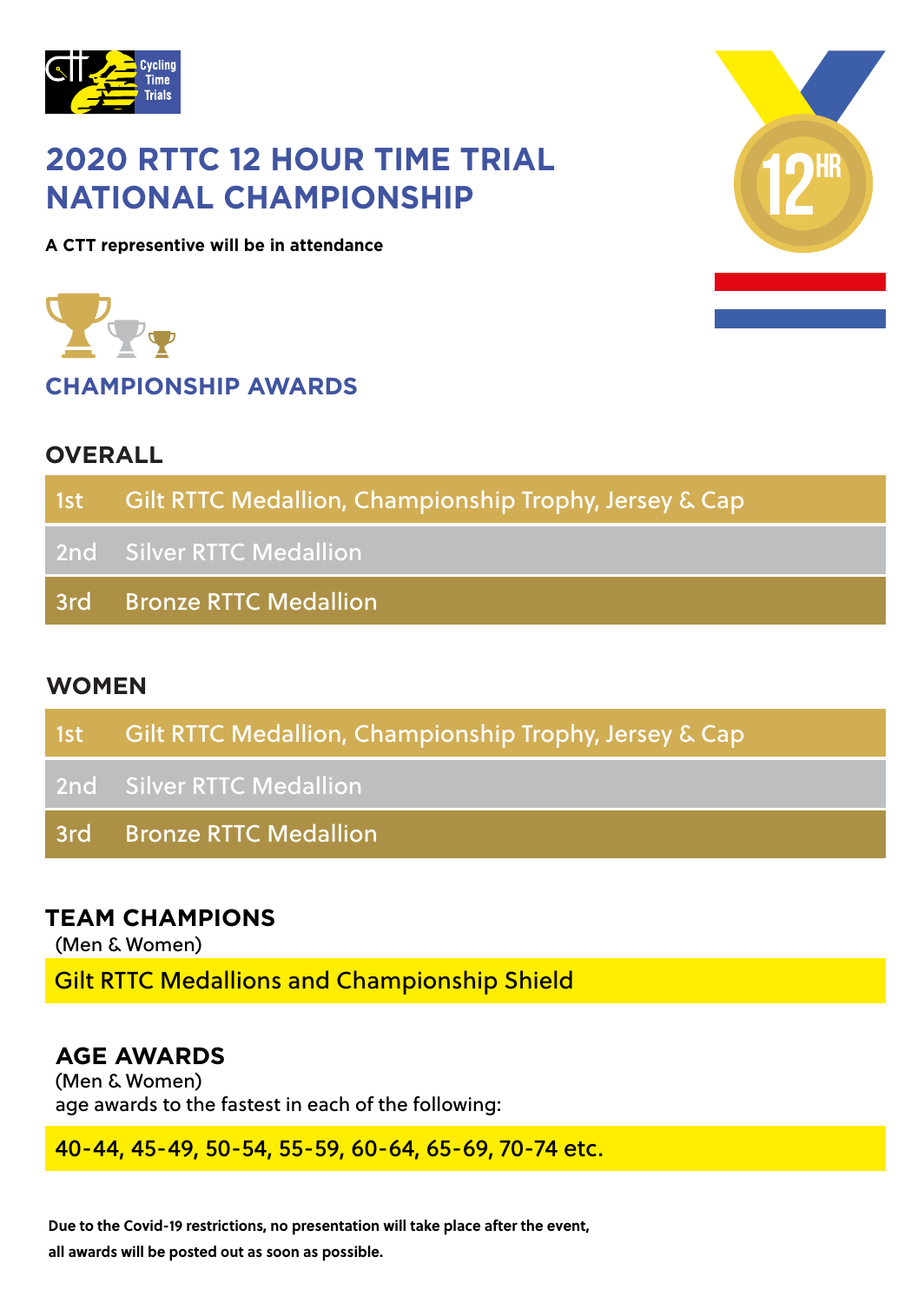### **2019 12 HOUR TIME TRIAL CHAMPIONS**



Andy Jackson



Vicky Gill



### **www.cyclingtimetrials.org.uk**